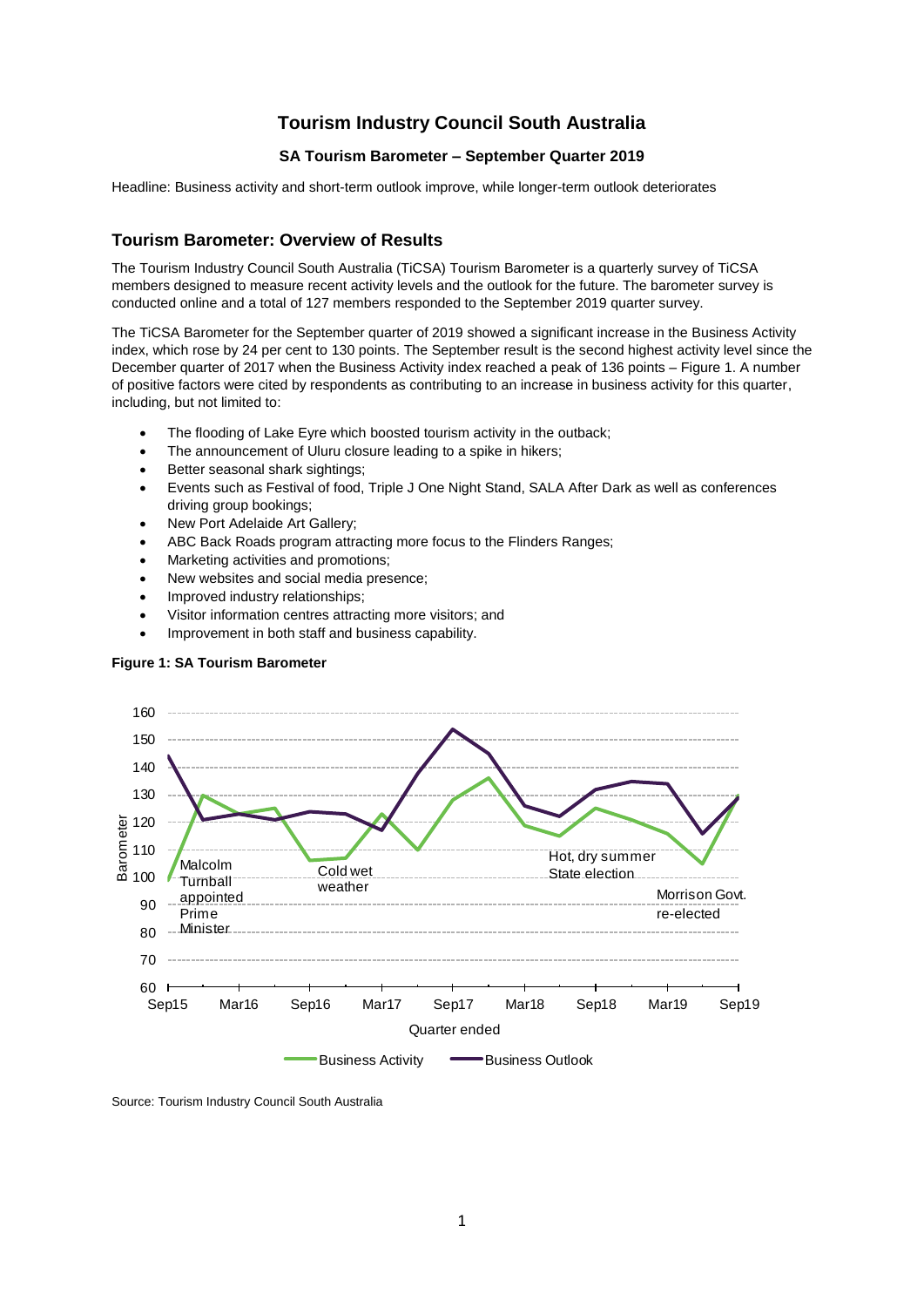Negative influences for businesses included economic and policy issues such as the current state of the economy, lack of job availability, reduced government funding and land tax. Other market factors negatively impacting businesses as identified by respondents included:

- Competition from AirBnB;
- Cold weather;
- Infrastructure related issues such as closure of the Causeway; and
- Increased competition among businesses.

Finally, even though visitors are choosing to come to SA, this number has declined and those who are visiting are engaging less in tourism activities.

A sizeable increase of 13 points (or 11 per cent) was recorded for the Business Outlook index in the September quarter of 2019 compared to the previous quarter. However, the Business Outlook index was down slightly (-2 per cent) compared to the same quarter a year ago, and well down from the buoyant levels seen in 2017 – Figure 1. Positive factors contributing towards the recent improvement in the Business Outlook include:

- More events happening in SA, including World Solar Challenge and cricket;
- Increased cruise ship visits:
- Seasonal factors like commencement of summer, school holidays, October long weekend etc.; and
- Development of new tourism products, marketing activities and online presence.

Some of the factors identified by businesses as depressing their Business Outlook were:

- Current state of the economy;
- Reduced government funding negatively influencing Business Activity;
- Unpredictable weather;
- Loss of Stayz;
- Fewer forward bookings from ITOs:
- Decline in overseas bookings; and
- Tourist preference of seeking information online than from visitor information centres.

The proportion of survey respondents reporting improved business activity in the September quarter of 2019 was 53 per cent, which is an improvement of nine percentage points since last quarter and an increment of one per cent since the September quarter last year. The proportion experiencing weaker business conditions was 23 per cent, down 16 percentage points compared to last quarter and down four percentage points compared to the same time last year. An increase in the proportion of businesses experiencing stronger business activity and a concurrent decline in the proportion of businesses experiencing weaker business conditions together led to a stronger Business Activity index of 130 in the September quarter of 2019 – Figure 2.





Source: Tourism Industry Council South Australia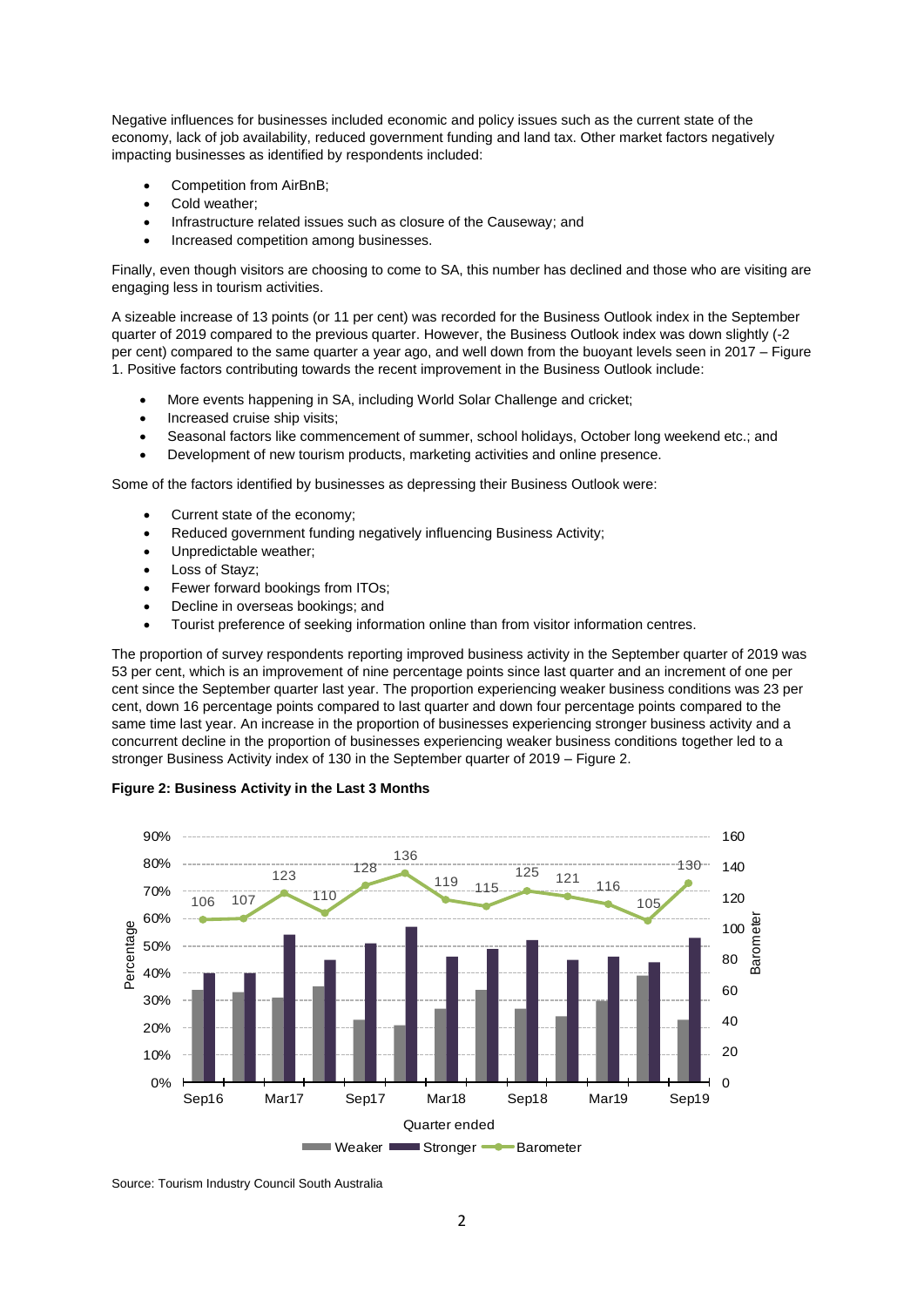Business Activity was disaggregated into four separate sectors: Holiday / leisure, festivals and events, business, conference and business meetings. The respondents were asked for which sectors activity had increased or decreased. Figure 3 shows business activity in these four sectors as a deviation from mid-point value of 100. An index above 100 indicates growth with more businesses experiencing an increase from the market for tourism when compared to those experiencing contraction. An index below 100 indicates more businesses experiencing weaker conditions.

Comparison of the sectors shows that holiday/leisure was the most positive with the activity index of 115. This was followed by conference and business meetings (105), business (104) and festivals and events (101).

When compared with the survey results from the June quarter 2019, the index was up 15 per cent for conferences and business meetings, and up 13 per cent for the holiday/leisure market segment. The indices for business and festivals and events also increased by seven per cent and two per cent respectively.

All four sectors were experiencing stronger market conditions in the September quarter of 2019 compared to June quarter, when all sectors with the exception of holiday / leisure were experiencing weak market conditions.



### **Figure 3: Business Activity – Deviation from mid-point of 100**

Source: Tourism Industry Council South Australia

### *Business Outlook for the next three months*

The respondents were asked whether they expected business conditions to be stronger or weaker over the next three months when compared to the same period in 2018. The proportion expecting stronger activity increased by three percentage points to 50 per cent in the September quarter of 2019 compared to the June quarter, while the proportion expecting weaker market conditions fell by 11 percentage points to 20 per cent – Figure 4. This resulted in a stronger Business Outlook index of 129 compared to 116 for the June quarter 2019.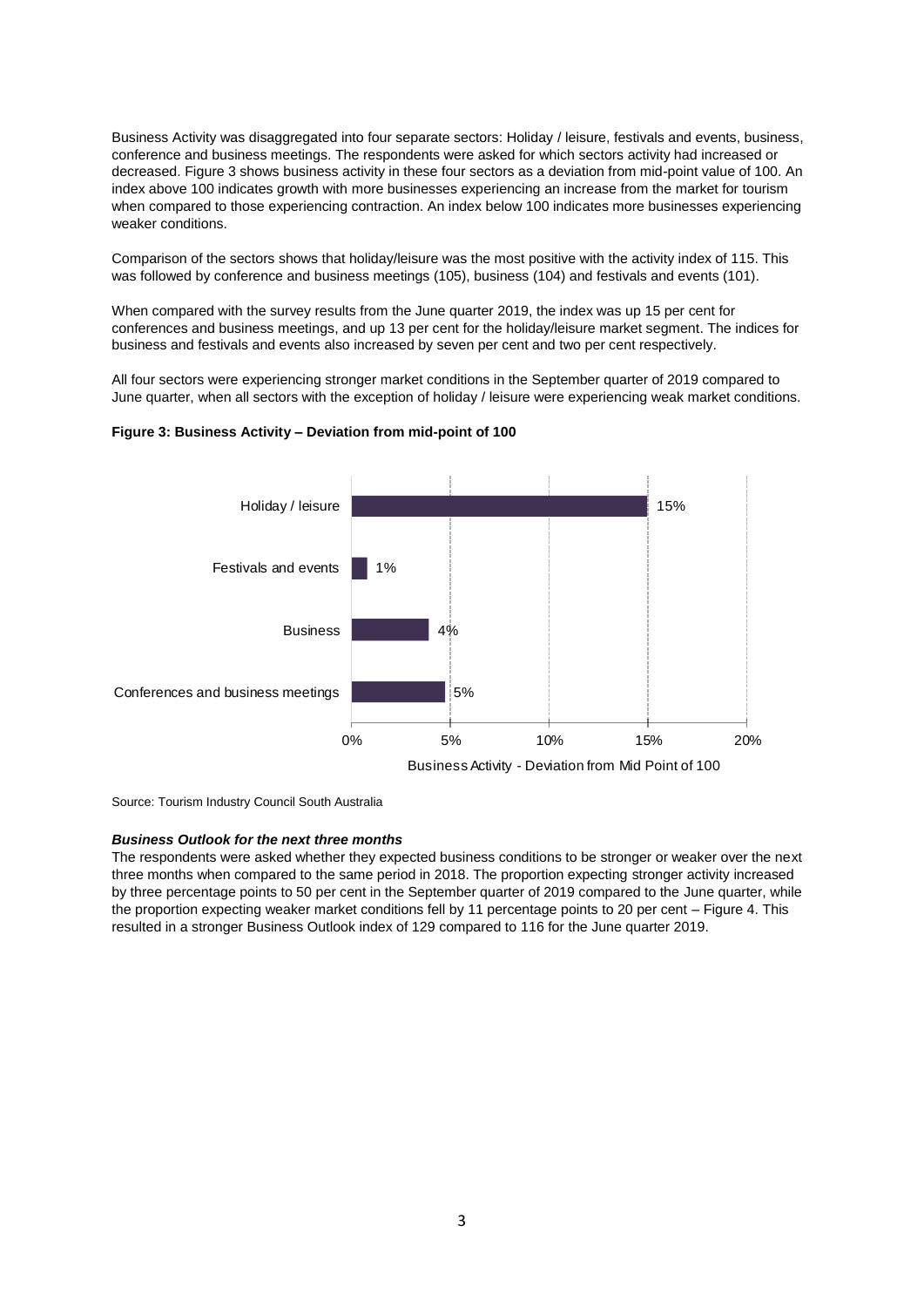

### **Figure 4: Business Outlook for the next three months**



### *Business Outlook for the next twelve months*

The respondents were asked about their business sentiments for the next twelve months. Sentiment regarding the longer term outlook has deteriorated. The proportion of respondents who were either 'extremely confident' or 'confident' dropped by eight percentage points to 60 per cent in the September quarter 2019 – Figure 5. Meanwhile, the proportion of respondents who were either 'extremely worried' or 'worried' rose slightly, by one percentage point to 22 per cent.

Business sentiment regarding the longer-term outlook is also quite weak by historical standards. Judging by the proportion who were 'extremely confident' or 'confident' about their prospects over the next 12 months, business sentiment is now at its lowest level since 2012.



#### **Figure 5: Business Outlook for the next twelve months**

Extremely worried  $\blacksquare$  Worried  $\blacksquare$  Neutral / no opinion  $\blacksquare$  Confident  $\blacksquare$  Extremely confident

Source: Tourism Industry Council South Australia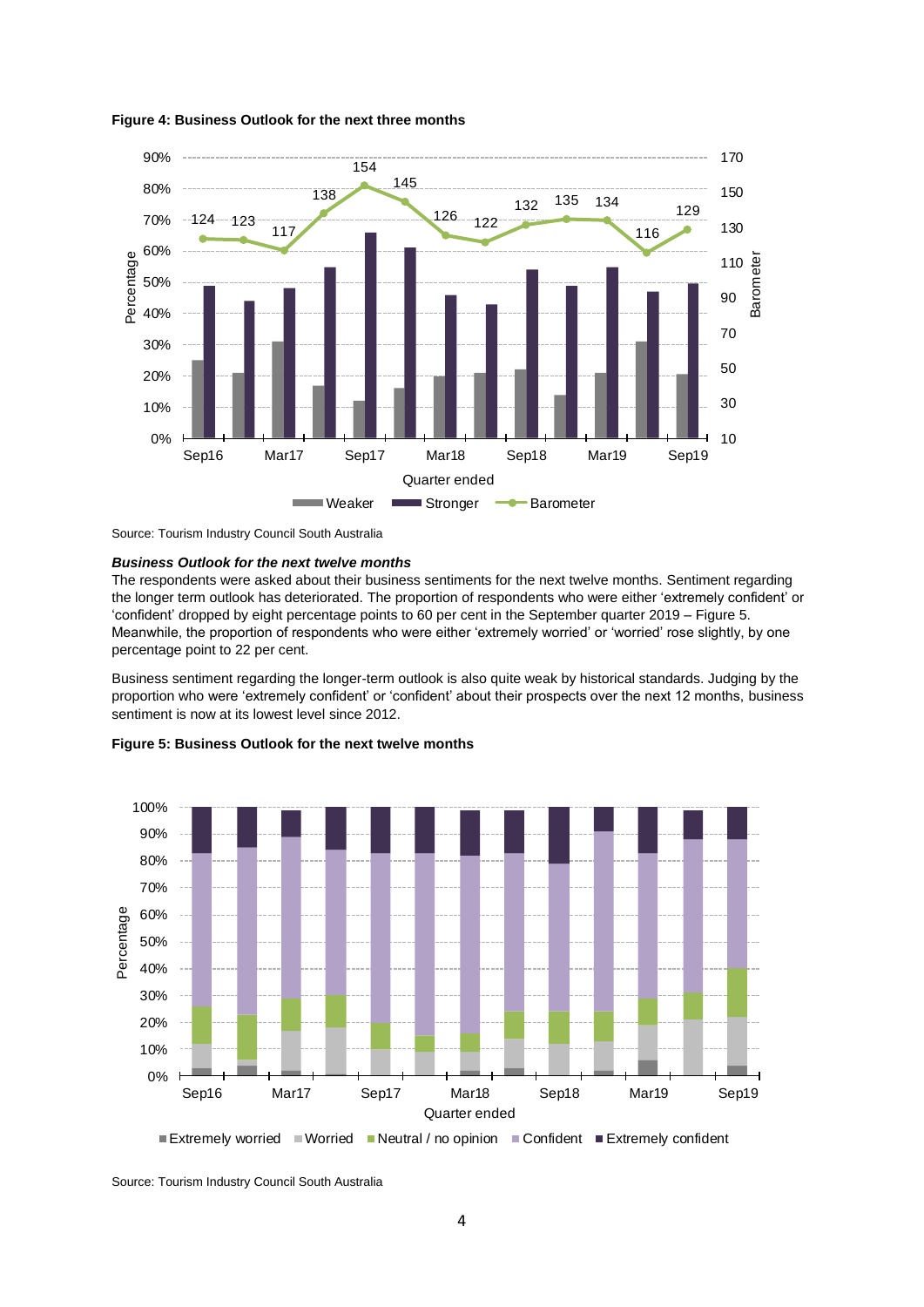Factors suppressing business sentiment ranged from economic, political and local as well as weather events, such as:

- Uncertainty in world finances and politics;
- Reduced government support and marketing dollars:
- Increased competition from other states;
- Land tax and increased operating costs;
- Uncertainty regarding continued Whale watching operations and Granite Island causeway;
- Snapper ban; and
- Climate change and drought.

On the other hand, there are a number of factors that are helping to maintain net positive business confidence in the longer term, which include:

- Repeat business, especially due to Lake Eyre flooding;
- New experiences at the Port Adelaide Visitor Information Centre;
- Cruise ships;
- Council support;
- Investment in business development;
- New and unique experiences / products;
- New hotels coming online;
- Increased visitation and events;
- Increased TripAdvisor reviews and social media awareness; and
- Positive word of mouth.

### **Employment and Wages**

Respondents were asked whether the number of people employed in their business had increased, decreased or remained the same when compared to the same period last year. The latest results are illustrated in Figure 6.





Source: Tourism Industry Council South Australia

In spite of the downturn in sentiment regarding the longer term outlook, tourism businesses have continued to expand their employment. Approximately 23 per cent of respondents reported employing additional staff in their business in the September 2019 quarter, which is an increase of seven per cent compared to the previous quarter. However, the proportion of respondents employing more staff was unchanged compared to same time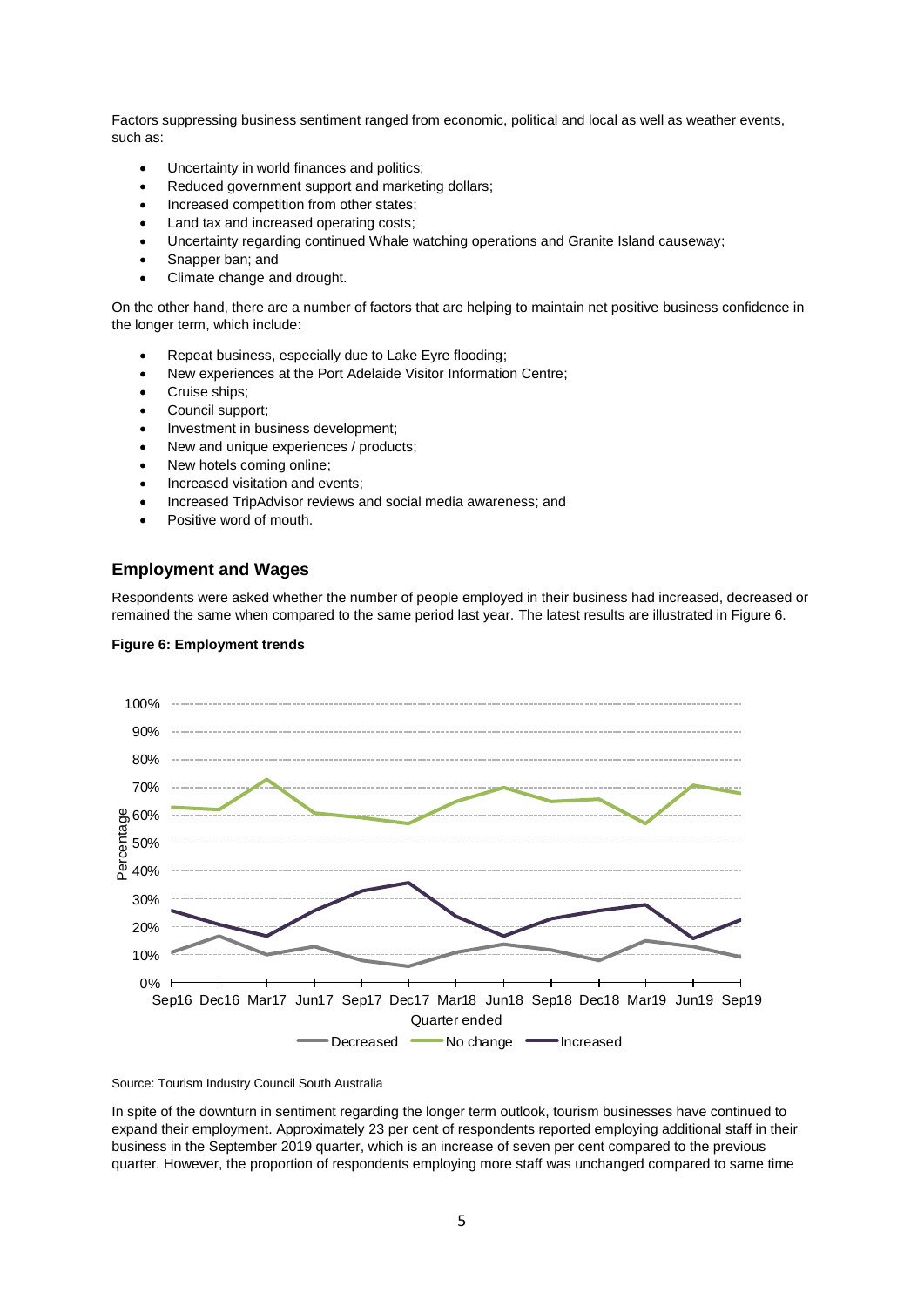last year. The proportion of respondents reporting that the number of persons employed had decreased fell by four percentage points to nine per cent in the September quarter of 2019.

These results compared with a maximum reported increase in employment levels of 36 per cent and a minimum decrease in employment of six per cent, which both occurred in the December quarter 2017.

Employment levels in the South Australian accommodation and food services sector have improved considerably over the past year, according to the latest Labour Force Survey figures from the Australian Bureau of Statistics – Figure 7. A total of 60,600 people were employed in the sector on average in the year to the August quarter 2019, which represents an increase of 5.2 per cent or approximately 3,000 persons compared to the corresponding period a year earlier.<sup>1</sup> In comparison, total employment across all industries in South Australia rose by 1.4 per cent between these periods.

The increase in employment for accommodation and food services was broadly based, with both full-time and part-time employment rising strongly. Total full-time employment in the year to August 2019 was 21,600 persons on average, up 5.8 per cent (1,200 persons) compared to the year earlier. Part-time employment rose by 4.8 per cent (1,800 persons) to 39,000 people.



**Figure 7: Employment in accommodation and food services in SA**



Source: Australian Bureau of Statistics, Labour Force, Australia, Detailed, Quarterly, Aug 2019, Cat. No. 6291.0.55.003

Returning to the Tourism Barometer survey, respondents were asked whether their wages bill, when compared to the same quarter last year, had increased or decreased.

In the September 2019 quarter survey 45 per cent of the respondents reported that their wages bill had increased compared to only 33 per cent in the last quarter. Only 11 per cent reported that their wages bill had decreased. However, these proportions were effectively unchanged from those reported in the corresponding quarter of 2018 – Figure 8.

Respondents mentioned the following factors as contributing to changes in their wage bill:

• CPI adjustments;

**.** 

- award rate changes;
- Long service leave payouts;
- Fair Work pay increase;

<sup>1</sup> We have shifted to reporting employment changes on a year on year average basis in order to better identify underlying movements in employment for the sector. Labour Force Survey estimates of sectoral employment at the state level tend to suffer from relatively high degrees of sampling error, which means quarter on quarter movements may reflect statistical noise as much as actual movements in employment. Smoothing the estimates by using year average figures helps to reduce the effects of sampling error.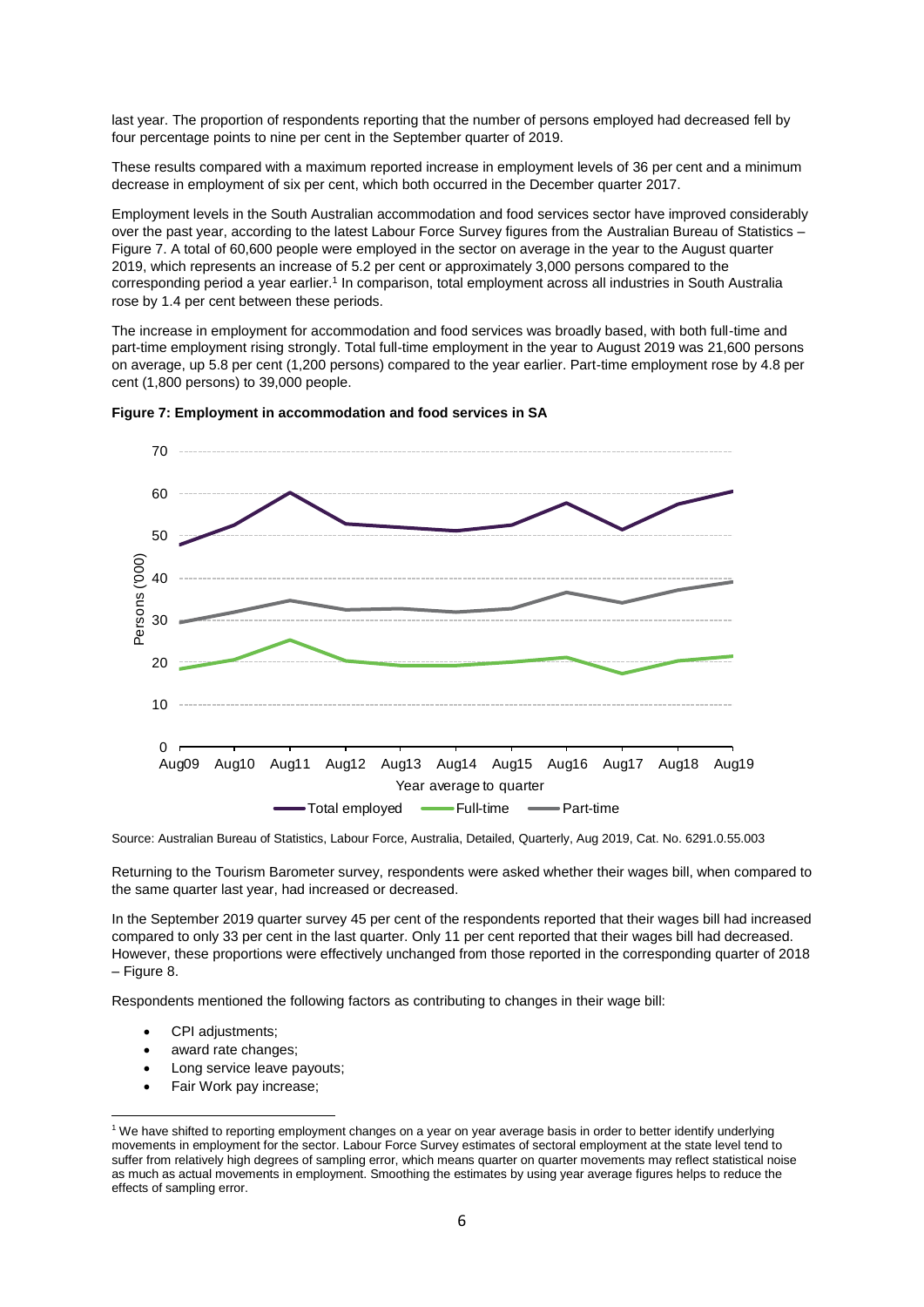- Increase in costs;
- Business growth/ expansion; and
- Hiring additional staff including casual staff.

Some respondents also mentioned factors like more efficient business operations, business expansion or low level of business activity and skill shortage for cleaners contributing to changes in their wage bill.

# **Figure: 8 Wages bill**



Source: Tourism Industry Council South Australia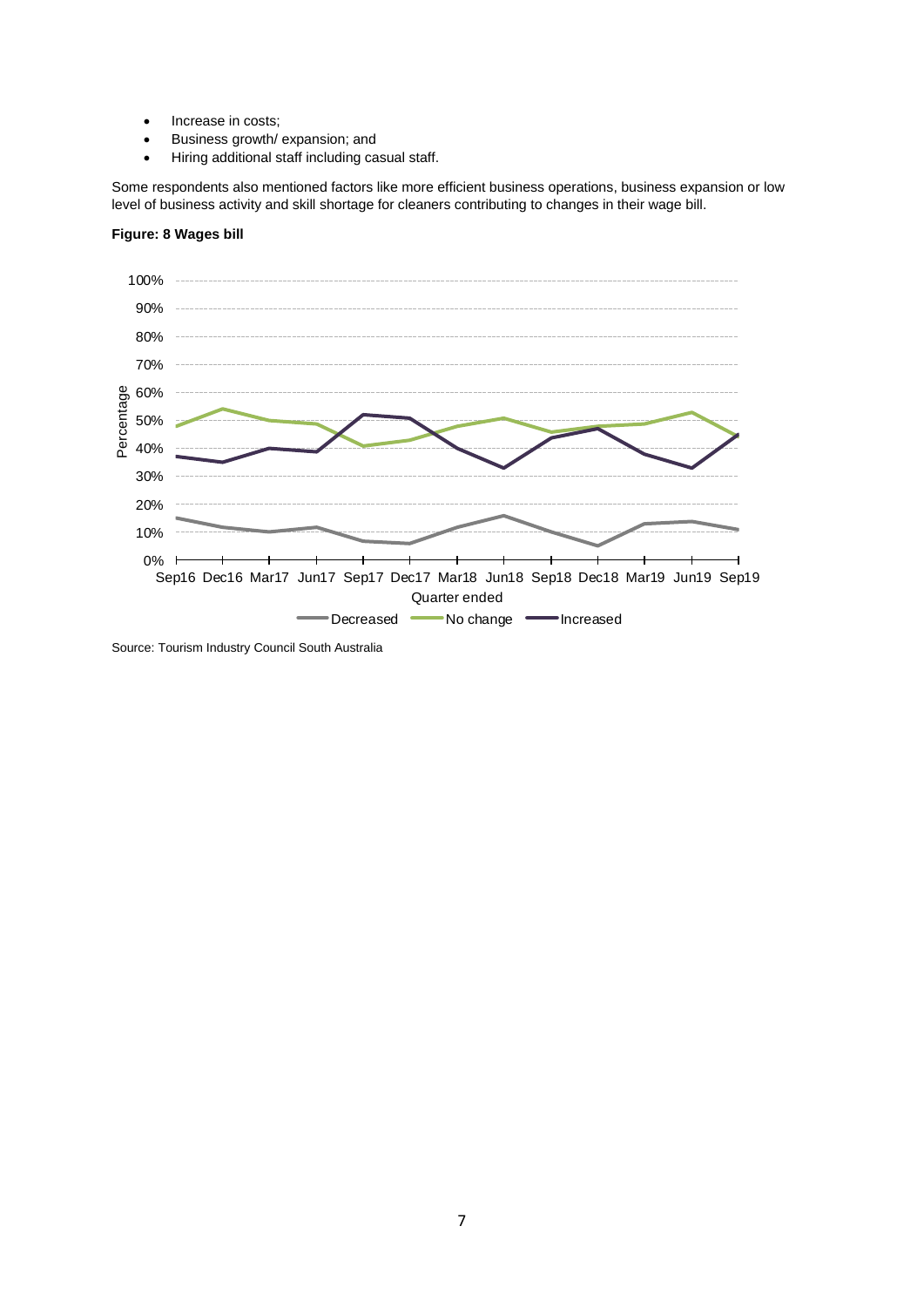### **Investment Outlook**

Respondents were asked whether they were planning more or less investment in their business over the next 12 months compared to the previous 12 months. The latest results are illustrated in Figure 9.

In the September 2019 quarter survey, 35 per cent reported planning more investment in their business, down from 46 per cent in the previous June quarter. This decline is consistent with the deterioration in sentiment regarding the longer term business outlook.



### **Figure 9: Planned Investment**

Source: Tourism Industry Council South Australia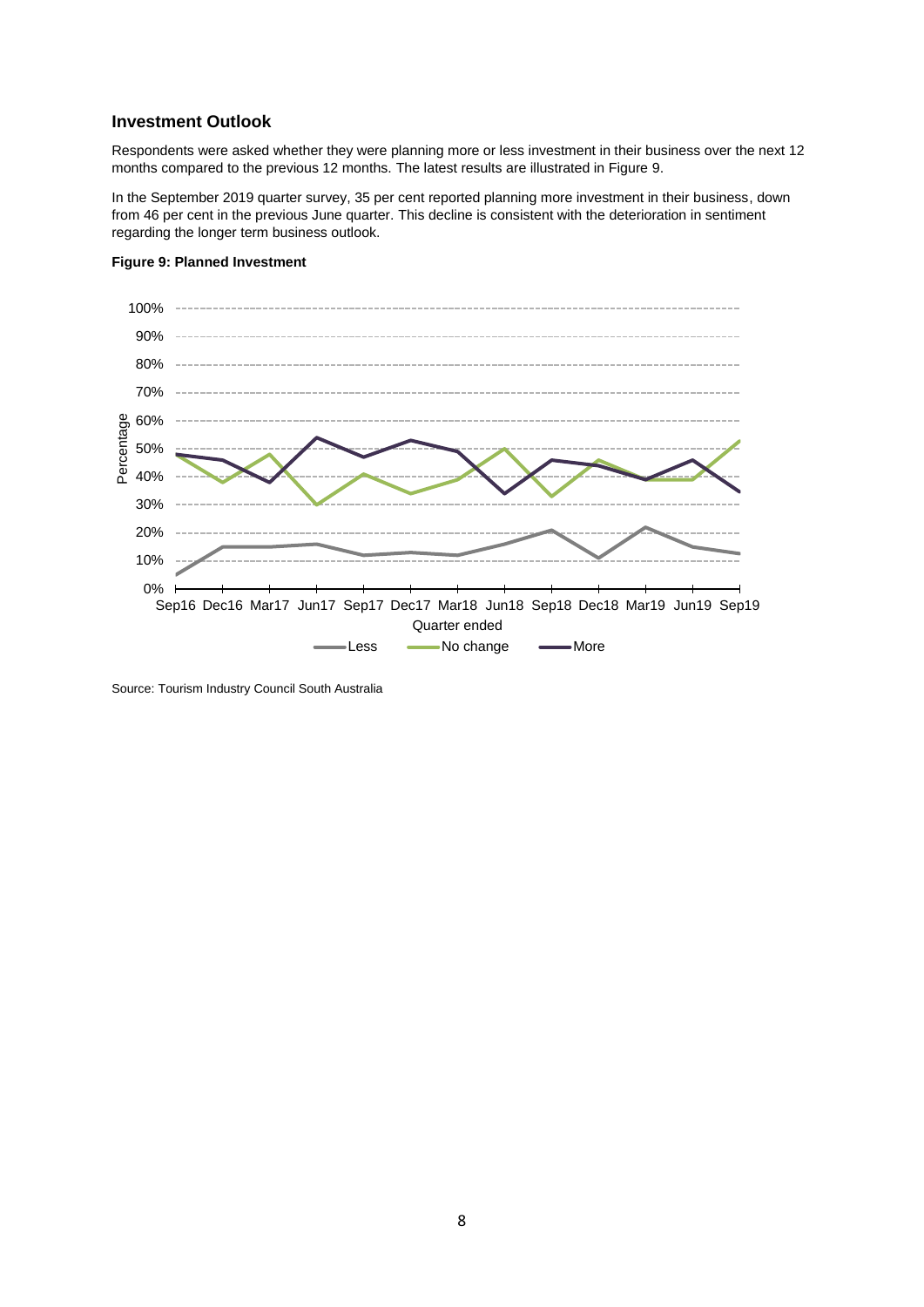### **International and National Visitor Expenditure**

Information regarding travel demand in Australia is collected by Tourism Research Australia through two national sample surveys, the National Visitor Survey and the International Visitor Survey. Recent trends in international, domestic overnight interstate and intrastate, and domestic day trip expenditure are illustrated in Figure 10.





Total visitor expenditure in SA was \$7,572 million in the year ending June 2019, which was up 12 per cent compared to the previous year – Table 1. This is similar to the growth in regional visitor expenditure experienced by all states and territories in aggregate. Both interstate and intrastate visitor expenditures in SA rose strongly, by 21 per cent and 20 per cent respectively. These increases were higher than the corresponding changes in the national figures (12 per cent and 17 per cent). Interstate visitor expenditure in SA in 2018/19 was \$2,517 million, followed closely by intrastate visitor expenditure of \$2,334 million. Day trip visitors spent an estimated \$1,638 million, which represents an increase of only 2.4 per cent on last year. In contrast, national day trip expenditure increased by 13 per cent in 2018/19. International visitor spending in SA has softened in the year ending June 2019, falling by 5.4 per cent to \$1,083 million, whereas the national average was up 5 per cent.

| Table 1: Visitor expenditure for SA and All States/Territories, year to June 2019 |  |  |  |  |  |
|-----------------------------------------------------------------------------------|--|--|--|--|--|
|-----------------------------------------------------------------------------------|--|--|--|--|--|

| Expenditure type       | South Australia   |          | All states and territories (a) |          |  |
|------------------------|-------------------|----------|--------------------------------|----------|--|
|                        | Expenditure (\$m) | % change | Expenditure (\$m)              | % change |  |
| International          | 0.083             | -5.4     | 30,780                         | 5.4      |  |
| Interstate (overnight) | 2.517             | 21.0     | 35.155                         | 11.9     |  |
| Intrastate (overnight) | 2,334             | 20.2     | 42.321                         | 17.0     |  |
| Day trip               | .638              | 2.4      | 24.321                         | 12.7     |  |
| Total                  | 7.572             | 11.9     | 132.577                        | 12.0     |  |

Note: (a) Excludes expenditure by international visitors not allocated to regional expenditure (e.g. international airfares). Source: Tourism Research Australia.<http://www.tra.gov.au/research>

Source: Tourism Research Australia[. http://www.tra.gov.au/research](http://www.tra.gov.au/research)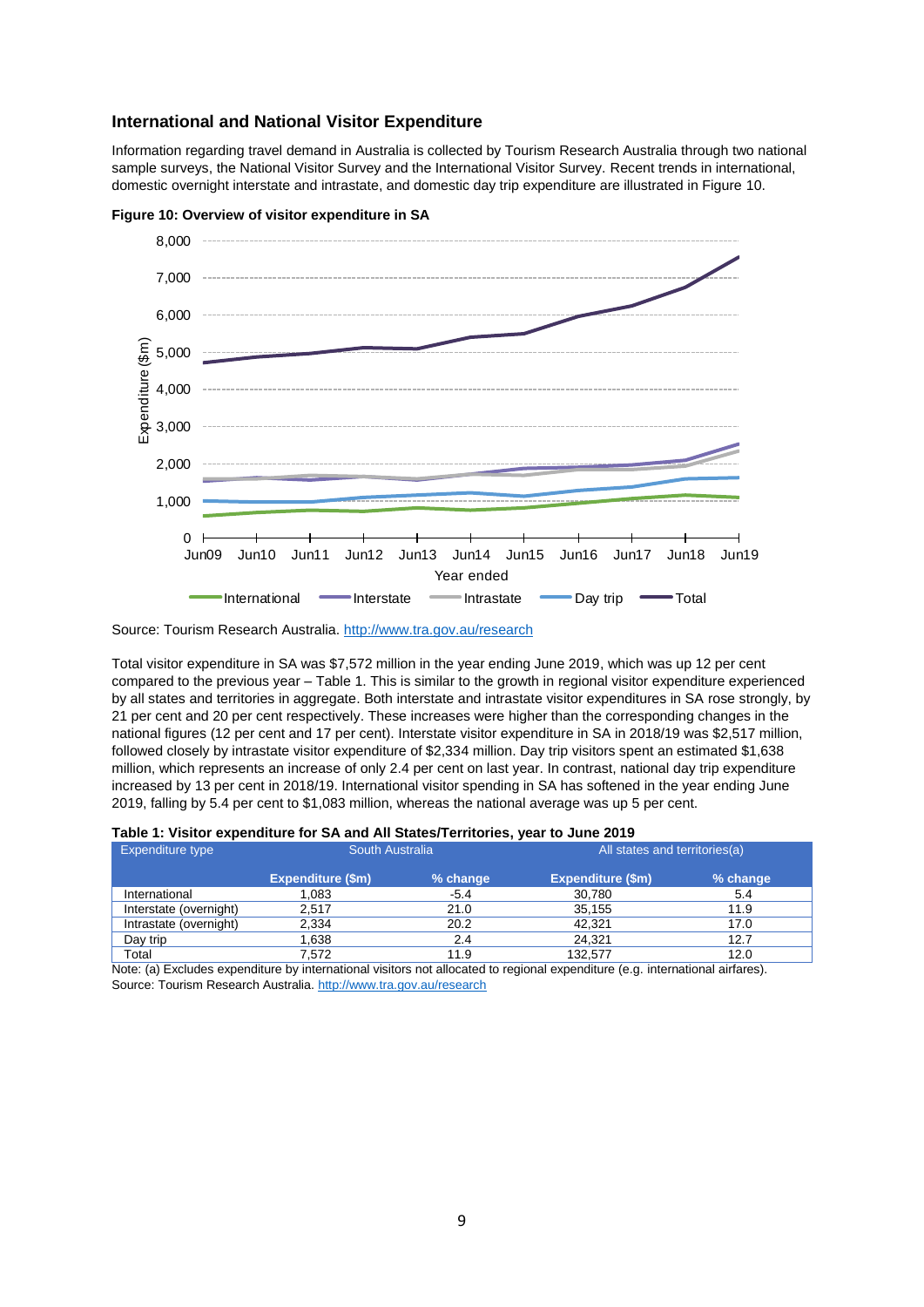

**Figure 11: International visitor expenditure by State/ Territory**

Source: Tourism Research Australia, International Visitor Survey.<http://www.tra.gov.au/research>

In the year ending June 2019, NSW had the highest share of international visitor expenditure (37 per cent) followed by Victoria (28 per cent) and Queensland (19 per cent). SA's share of international visitor spending was 3.5 per cent of total national regional expenditure. Increases in international visitor spending in New South Wales, Victoria, Queensland and the Northern Territory masked falls in spending in South Australia, Western Australia, Tasmania and the Australian Capital Territory – Figure 11. International visitor expenditure across all regions rose by 5.4 per cent in 2018/19.



**Figure 12: Interstate (domestic overnight) visitor expenditure by State/Territory**

Note: Due to a change of sampling methodology the National Visitor Survey is subject to a break in series from 2014. Sampling methodology was again changed in 2019.

Source: Tourism Research Australia, National Visitor Survey.<http://www.tra.gov.au/research>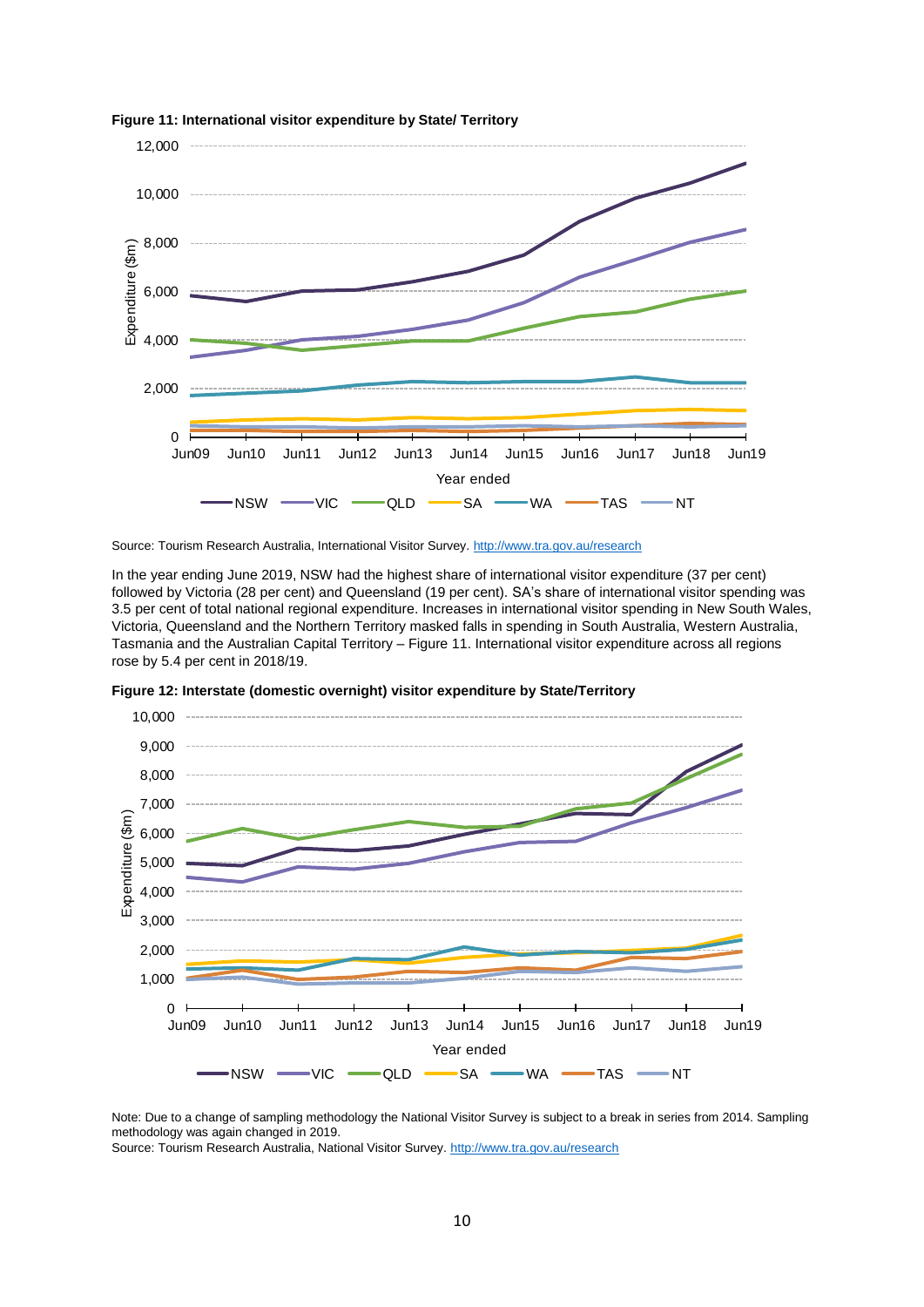Even though South Australia's share of interstate visitor expenditure is only 7 per cent, South Australia recorded the largest increase in interstate visitor expenditure of any state or territory in 2018/19 (up 21 per cent). Nonetheless, New South Wales, Victoria and Queensland still continue to lead in terms of aggregate interstate visitor spending – Figure 12.



**Figure 13: Intrastate (domestic overnight) visitor expenditure by State/ Territory**

Note: Due to a change of sampling methodology the National Visitor Survey is subject to a break in series from 2014. Sampling methodology was again changed in 2019.

Source: Tourism Research Australia, National Visitor Survey.<http://www.tra.gov.au/research>

South Australia's share of national intrastate visitor expenditure was only 5.5 per cent in the year ending June 2019, but intrastate visitor spending in the state is estimated to have risen by a hefty 20 per cent for the year – Figure 13. Strong growth in intrastate visitor spending was also observed in Western Australia, Tasmania and the Northern Territory.

Figure 14 shows recent movements in day trip expenditure by state and territory. In the year ending June 2019, South Australia's share of national day trip visitor expenditure was 6.7 per cent. South Australia recorded the lowest increase in spending by day trip visitors compared to all other states and territories in 2018/19 (up only 2.4 per cent). Day trip expenditure for all states and territories rose by 12.7 per cent.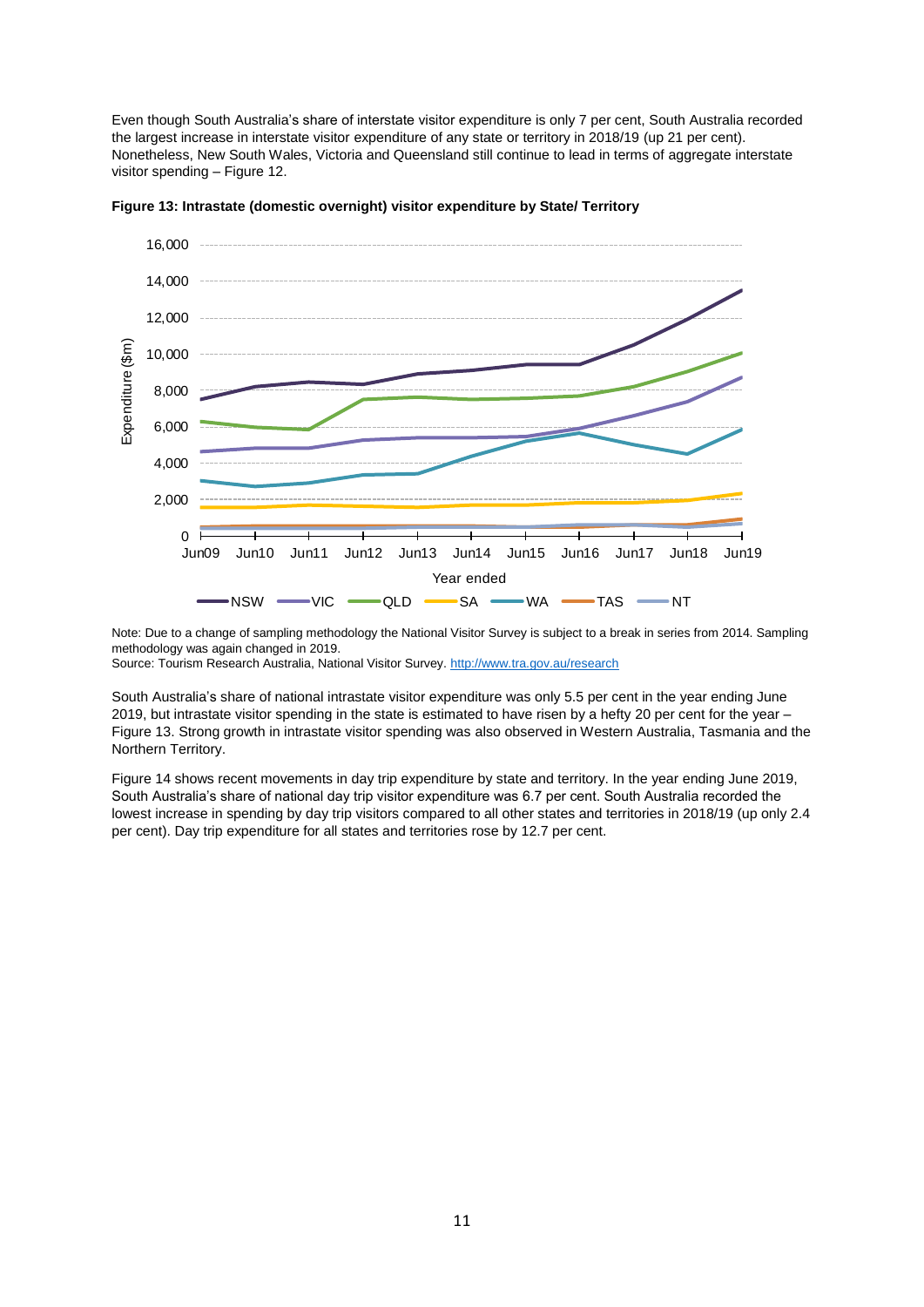

**Figure 14: Day trip visitor expenditure by State/ Territory**

Note: Due to a change of sampling methodology the NVS is subject to a break in series from 2014. Sampling methodology was again changed in 2019.

Source: Tourism Research Australia, National Visitor Survey.<http://www.tra.gov.au/research>

# **International Departures and Airport Passenger Movements**

In the year ended September 2019 there were 11.56 million short term resident departures<sup>2</sup> from Australia – an increase of 2.8 per cent from the previous year (Figure 15). This latest result compares with an annual average growth in short-term outbound travel of 6.4 per cent over the past decade.

Expenditure on tourism is a discretionary form of spending. A lower Australian dollar would encourage more domestic travellers to travel in Australia as opposed to overseas as it effectively increases the cost of overseas travel.<sup>3</sup> That said, sluggish wage growth, depressed consumer spending, subdued consumer confidence and geopolitical instability overseas may also have contributed to the slowdown in growth in outbound trips.

Passenger movements through Adelaide Airport saw an overall growth of 4.7 per cent with an overall passenger movement of 2.24 million in the quarter ending September 2019 – Table 2. 86 per cent of passenger movements in Adelaide airport were domestic whereas 14 per cent were international movement.

Strong growth was observed particularly in international traffic. International traffic in Adelaide Airport grew by 15% between September quarter 2018 and September quarter 2019. One of the factors contributing to this strong growth in international traffic is increased capacity due to:

- commencement of Malindo Air's four-weekly services on the Adelaide Denpasar (Bali) Kuala Lumpur route;
- Jetstar's additional services to Denpasar;

**.** 

- the additional capacity from Singapore Airlines' up-gauge of aircraft from the Airbus A330 to the Airbus A350; and
- Qatar Airways' up-gauge of aircraft from the A350-900 to the B777-300ER, providing an additional 71 seats per flight during the September period.

Other factors include South Australians seeking warmer holiday destinations during Australian winter season and the World Routes Aviation Conference.

<sup>&</sup>lt;sup>2</sup> Information regarding short term overseas departures by Australian residents is published by the ABS. <sup>3</sup> Tourism Research Australia (2019), "State of the industry 2017-18" Available at: <https://www.tra.gov.au/Economic-analysis/State-of-the-Industry/state-of-the-industry>